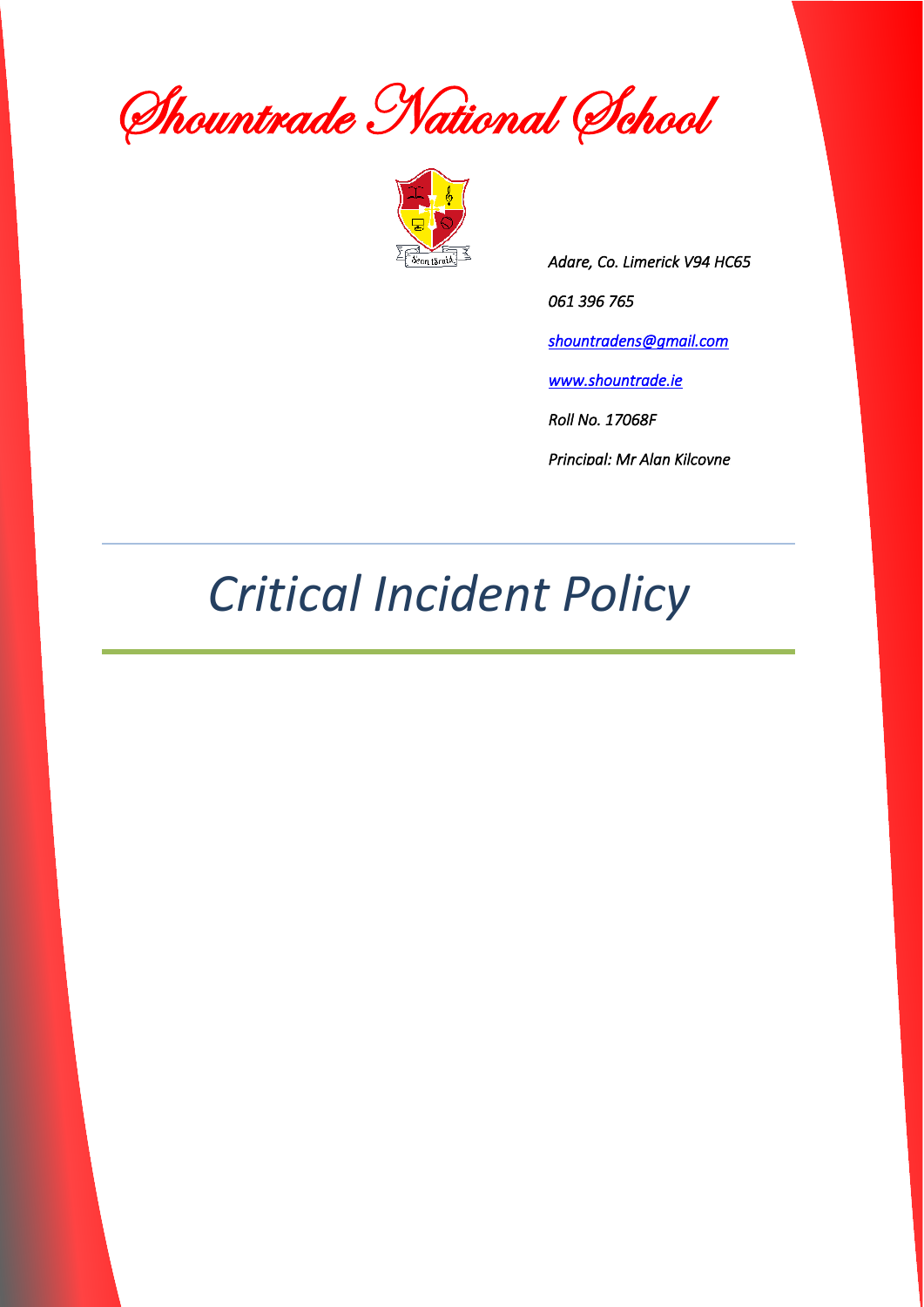### **Shountrade N.S.**

## **Adare Critical Incident Policy**

#### **Introduction:**

In Shountrade N.S. we aim to protect the well being of our pupils and staff by providing a safe, tolerant and well catered for environment. Consequently, the Board of Management through the Principal, Alan Kilcoyne, has drawn up a critical incident management plan (CIMP) to deal with a critical incident should one occur. A Critical Incidents Management Team (CIMT) has been established to guide the development and implementation of this plan.

#### **What is a Critical Incident?**

The staff and management of Shountrade Nation School., recognise a 'critical incident' as *'any incident or sequence of events which overwhelms the normal coping mechanism of the school and disrupts the running of the school' (DES 2008)*. Critical incidents can affect one or more members of our school organisation and could include;

- the death of a member of the school community through accident, violence, suicide or suspected suicide or other unexpected death.
	- an intrusion into the school.
	- an accident involving members of the school community.
	- an accident/tragedy in the wider community.
	- serious damage to the school building through fire, flood, vandalism etc.
	- the disappearance of a member of the school community.

#### **Aim:**

The aim of the CIMP is to assist school management and staff to react quickly and effectively in the event of an incident, to enable us to maintain a sense of control and to ensure that appropriate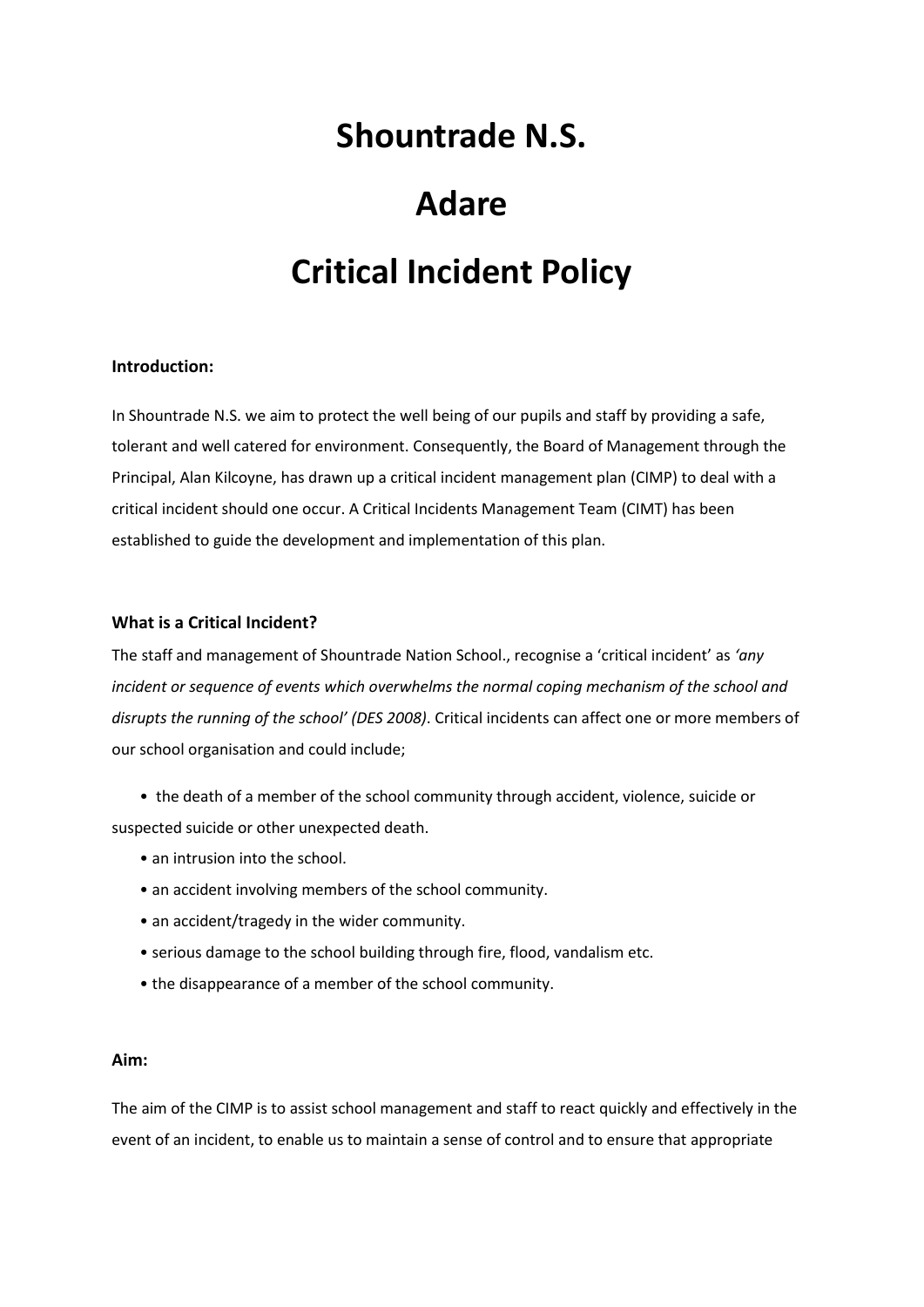support is offered to students and staff. Having a good plan should also help ensure that the effects on the students and staff will be limited. It should enable us to affect a return to normality as soon as possible.

#### **Creation of a coping supportive and caring ethos in the school:**

We have put systems in place to help to build resilience in both staff and students, thus preparing them to cope with a range of life events. These include measures to address both the physical and psychological safety of the school community.

#### **Physical safety:**

Examples of what the school is doing at this point include:

- Evacuation plans have been formulated and communicated to students and staff.
- Regular fire drills occur.
- Intruder alarms have been installed.
- Fire exits and extinguishers are regularly checked.
- External lighting has been installed.
- Pre-opening supervision in the school yard occurs from 8.50 am to 9.00 am, where the Special Needs Assistants and teachers supervise the yard.

#### **Psychological safety:**

The management and staff of Shountrade N.S. aim to use available programmes and resources to address the personal and social development of students, to enhance a sense of safety and security in the school and to provide opportunities for reflection and discussion.

• Social, Personal and Health Education (SPHE) is integrated into the work of the school. It is addressed in the curriculum by addressing issues such as grief and loss; communication skills; stress and anger management; resilience; conflict management; problem solving; help-seeking; bullying; decision making and prevention of alcohol and drug misuse. Promotion of mental health is an integral part of this provision.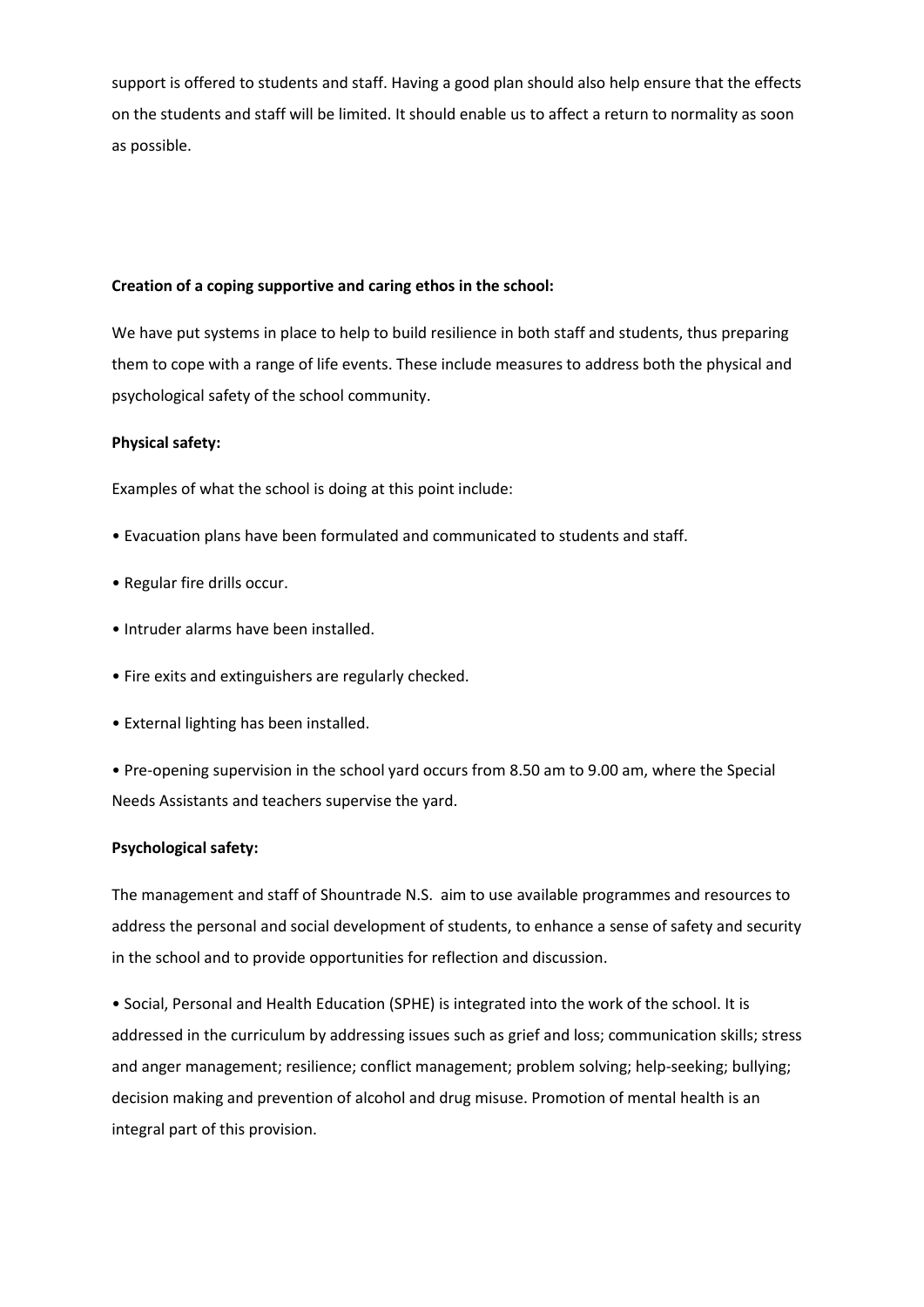• Staff are familiar with the Child Protection Guidelines and Procedures and details of how to proceed with suspicions or disclosures.

• Books and resources on difficulties affecting the primary school student are available.

• The school has developed links with a range of external agencies such as, Child and Adolescent Mental Health Services (CAMHS), National Educational Psychological Service (NEPS), Our Public Health Nurse, Relevant Social Workers, Relevant Childcare Workers,(CÉIS) The Early Intervention Team, The Paediatric Development Team, Relevant Play Therapists, Relevant Speech Therapists, Relevant Occupational Therapists, Adare Garda Station.

• Inputs to students by external providers are carefully considered in the light of criteria about student safety, the appropriateness of the content, and the expertise of the providers.

• The school has a clear policy on bullying and deals with bullying in accordance with this policy.

• Students who are identified as being at risk are referred to the designated liaison person (DLP), where appropriate a referral is made to an appropriate agency and parents are informed.

• Staff are informed about how to access support for themselves.

#### **Critical Incidents Management Team (CIMT):**

A CIMT has been established in line with best practice. The members of the team were selected on a voluntary basis and will retain their roles for at least one school year. The members of the team will meet annually to review and update the policy and plan.

#### **1. Leadership Role and Garda Liaison: Alan Kilcoyne (Principal)/ Garda- Sinéad Walsh**

#### **Intervention**

- Confirm the event
- Activate the Critical Incident response team
- Liaise with the Gardaí/Emergency services
- Lead briefing meetings for staff on the facts as known, give staff members an opportunity to express their feelings and ask questions, outlines the routine for the day
- Express sympathy to family
- Clarify facts surrounding event
- Make contact with other relevant agencies
- Decide how news will be communicated to different groups (staff, pupils, outside school)

#### **Postvention**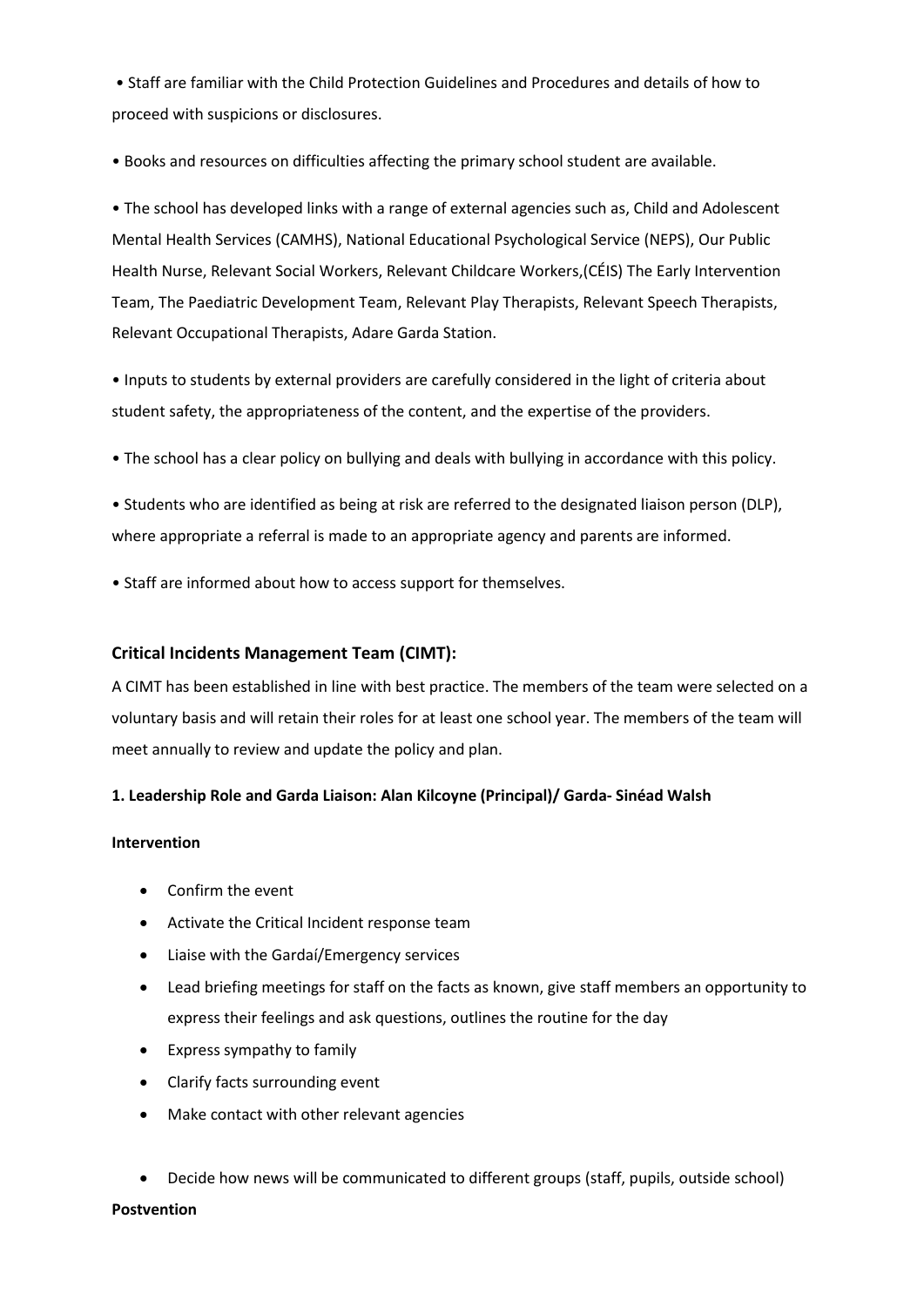- Ensure provision of ongoing support to staff and students
- Facilitate any appropriate memorial events
- Review Plan

#### **2. Staff and Community Communication Role: Staff-Pat O' Connell/ Community-Andrea Fitzgerald**

#### **Intervention**

- With Team, prepare a public statement
- Organise a designated room to address media promptly
- Ensure telephone lines are free for outgoing and important incoming calls
- Designate mobile numbers for contact
- Liaise with relevant outside support agencies

#### **Postvention**

• Review and evaluate effectiveness of communication response

#### **3. Chaplaincy Role: Fr. Neenan**

#### **Intervention**

- Visit home(s), if appropriate
- Assist with prayer services
- Make contact with other local clergy
- Be available as personal and spiritual support to staff

#### **Postvention**

- Provide follow-up support to families.
- Work in partnership with Critical Incident team

#### **4. Parent Liaison Role: Alan Kilcoyne/ Olive Ryan**

#### **Intervention**

- Co-ordinate contact with families (following first contact by Principal)
- Consult with family around involvement of school in e.g. funeral service
- Assist with all communication dealing with parents of any student affected by critical incident

#### **Postvention**

- Provide ongoing support to families affected by the incident
- Involve as appropriate the family in school liturgies/memorial services
- Offer to link family with community support groups
- Review and evaluate plan

**Action plan SHORT-TERM ACTIONS (Day 1)**

• Immediate contact with family/families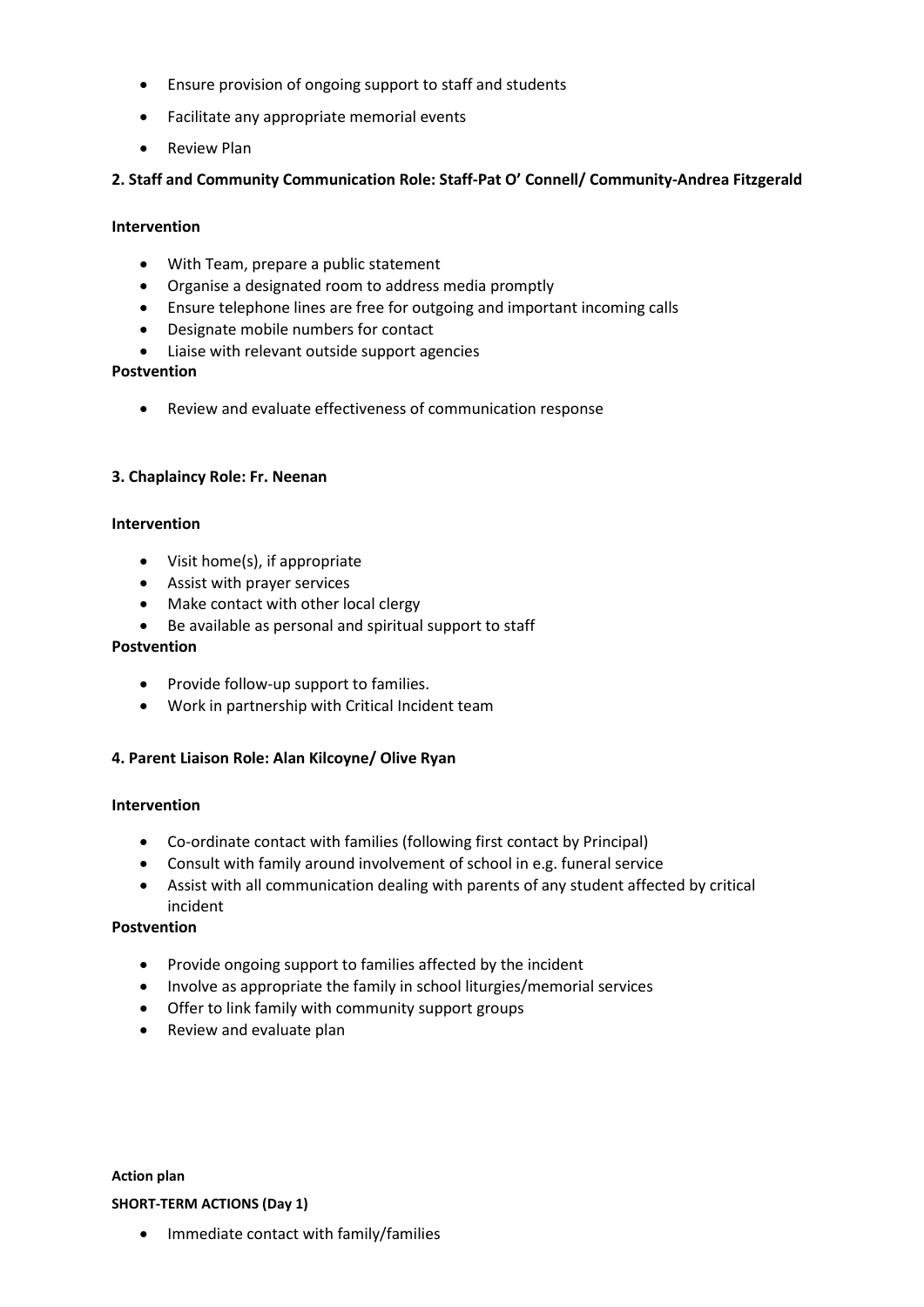- Consult with the family regarding appropriate support from the school, e.g. funeral service
- Ensure that a quiet place can be made for students/staff

#### **Media Briefing (if appropriate)**

- Designate a spokesperson (Leader)
- Gather accurate information
- Prepare a brief statement (Team)
- Protect the family's privacy
- It is important to obtain accurate information about the incident
	- 1. What happened, where and when?
	- 2. What is the extent of the injuries?
	- 3. How many are involved and what are their names?
	- 4. Is there a risk of further injury?
	- 5. What agencies have been contacted already?
- Contact appropriate agencies
	- 1. Emergency services
	- 2. Medical services
	- 3. H.S.E. Psychology Departments/Community Care Services
	- 4. NEPS
	- 5. BOM
	- 6. DES/Schools Inspector
- Convene a meeting with Key Staff/Critical Management Team
- Organize a staff meeting, if appropriate
- Ensure any absent staff members are kept informed
- Organise timetable/routine for the day. (Adhering to the normal school routine is important, if this is possible)
- Class teachers to take note of any absentees who might need to be contacted, list of friends etc, or any other relevant information. (Member of the Team)
- Arrange supervision of students
- Liaise with the family regarding funeral arrangements/memorial service
- The Chaplain/Principal will liaise with the family, to extend sympathy and clarify the family's wishes regarding the school's involvement in funeral/memorial service
- Arrange a home visit by two staff representatives within 24 hours, if appropriate. (Member of the Team + Class teacher)
- Have regard for different religious traditions and faiths

#### **MEDIUM-TERM ACTIONS (24-72 HOURS)**

• Preparation of students/staff attending funeral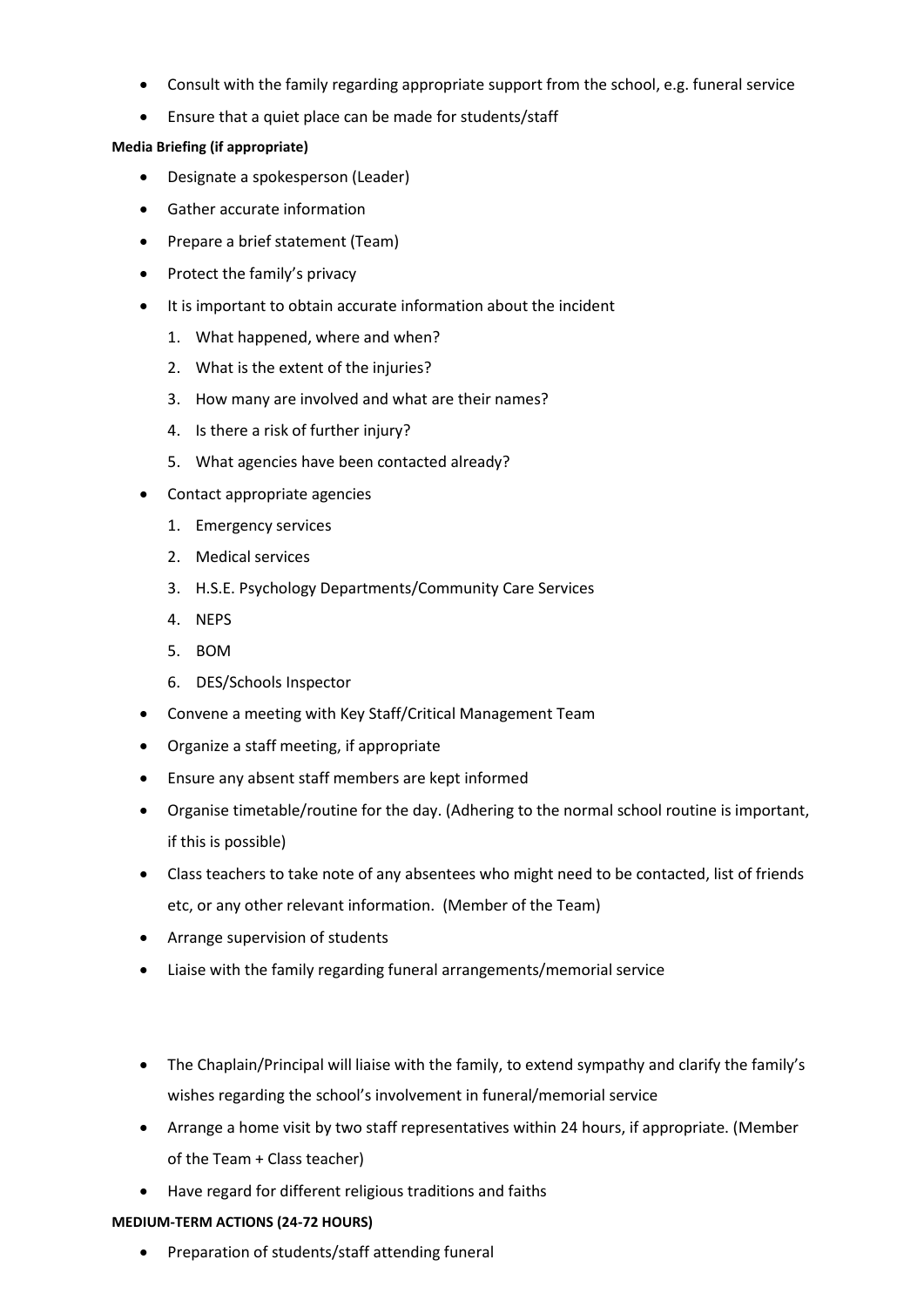- Involvement of students/staff in liturgy if agreed by bereaved family
- Facilitation of students/staffs responses, e.g. Sympathy cards, flowers, Book of Condolences, etc.
- Ritual within the school
- Review the events of the first 24 hours
- Reconvene Key Staff/Critical Incident Management Team
- Decide arrangements for support meetings for parents/students/staff
- Decide on mechanism for feedback from teachers on vulnerable students
- Have review of Critical Incident Management Team meeting
- Establish contact with absent staff and pupils
- Arrange support for individual students, groups of students, and parents, if necessary
- Hold support/information meeting for parents/students, if necessary, in order to clarify what has happened
- Give any teacher who feels uncomfortable with involvement in support meetings the choice of opting out
- Arrange, in consultation, with outside agencies, individual or group debriefings or support meetings with parental permission
- Plan for the re-integration of students and staff e.g. absentees, injured, siblings, close relative etc)
- Member of the Team to liaise with above on their return to school.
- Plan visits to injured
	- Member of the Team + Class Teacher + Principal to visit home/hospital
	- Attendance and participation at funeral/memorial service (To be decided)
	- Decide this in accordance with parent's wishes, school management decisions and in consultation with close school friends
- School closure (if appropriate)
- Request a decision on this from school management

#### **LONGER TERM ACTIONS**

Monitor students for signs of continuing distress. If over a prolonged period of time, a student continues to display the following, he/she may need assistance from the Health Board. Constant communication with family is essential.

- Uncharacteristic behaviour
- Deterioration in academic performance
- Physical symptoms e.g. weight loss/gain, lack of attention to appearance, tiredness, restlessness
- Inappropriate emotional reactions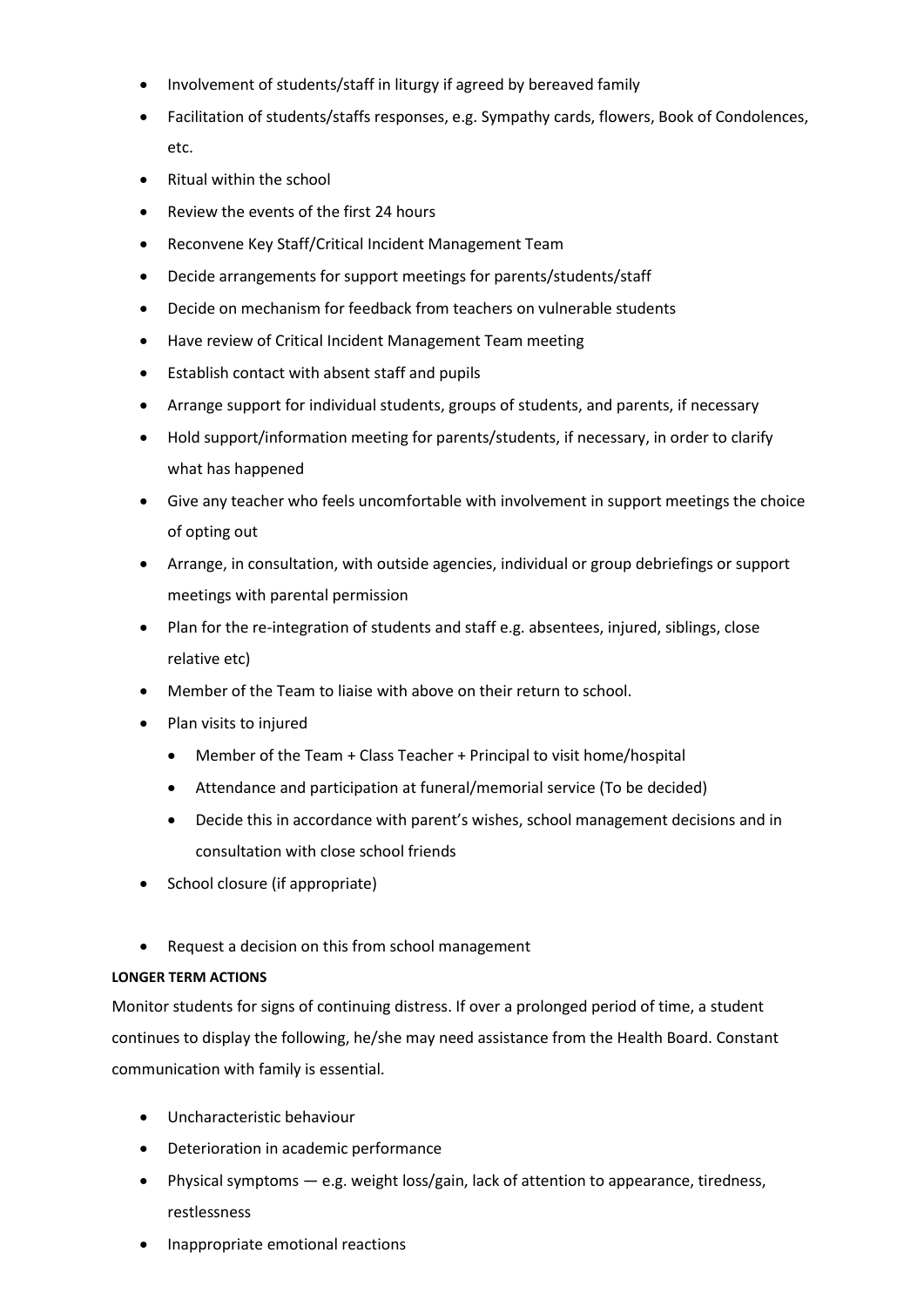• Increased absenteeism

Evaluate response to incident and amend Critical Incident Management Plan appropriately

- What went well?
- Where were the gaps?
- What was most/least helpful?
- Have all necessary onward referrals to support services been made?
- Is there any unfinished business?

Decide on appropriate ways to deal with anniversaries (Be sensitive to special days and events)

- Anniversaries may trigger emotional responses in students/staff and they may need additional support at this time
- Acknowledge the anniversary with the family
- Need to be sensitive to significant days like Birthdays, Christmas, Mother's Day, and Father's Day
	- Plan a school memorial service
	- Care of deceased person's possessions. What are the parent's wishes?
	- Update and amend school record

Drawn up by the Board of Management of Shountrade N.S. in the \_\_\_\_\_\_\_\_\_ academic school year.

Signed:\_\_\_\_\_\_\_\_\_\_\_\_\_\_\_\_\_\_\_\_\_\_\_\_ Signed:\_\_\_\_\_\_\_\_\_\_\_\_\_\_\_\_\_\_\_\_\_\_\_\_ Date:\_\_\_\_\_\_\_\_\_\_\_\_

**Chairperson Board of Management Principal** 

#### **Student Contact Record**

**Name of staff member**: \_\_\_\_\_\_\_\_\_\_\_\_\_\_\_\_\_\_\_\_\_\_\_\_\_\_\_\_\_\_\_\_\_\_\_\_\_\_\_\_\_

| Date | <b>Students name</b> | <b>Class/Year</b> | Outcome (include need for follow up) |
|------|----------------------|-------------------|--------------------------------------|
|      |                      |                   |                                      |
|      |                      |                   |                                      |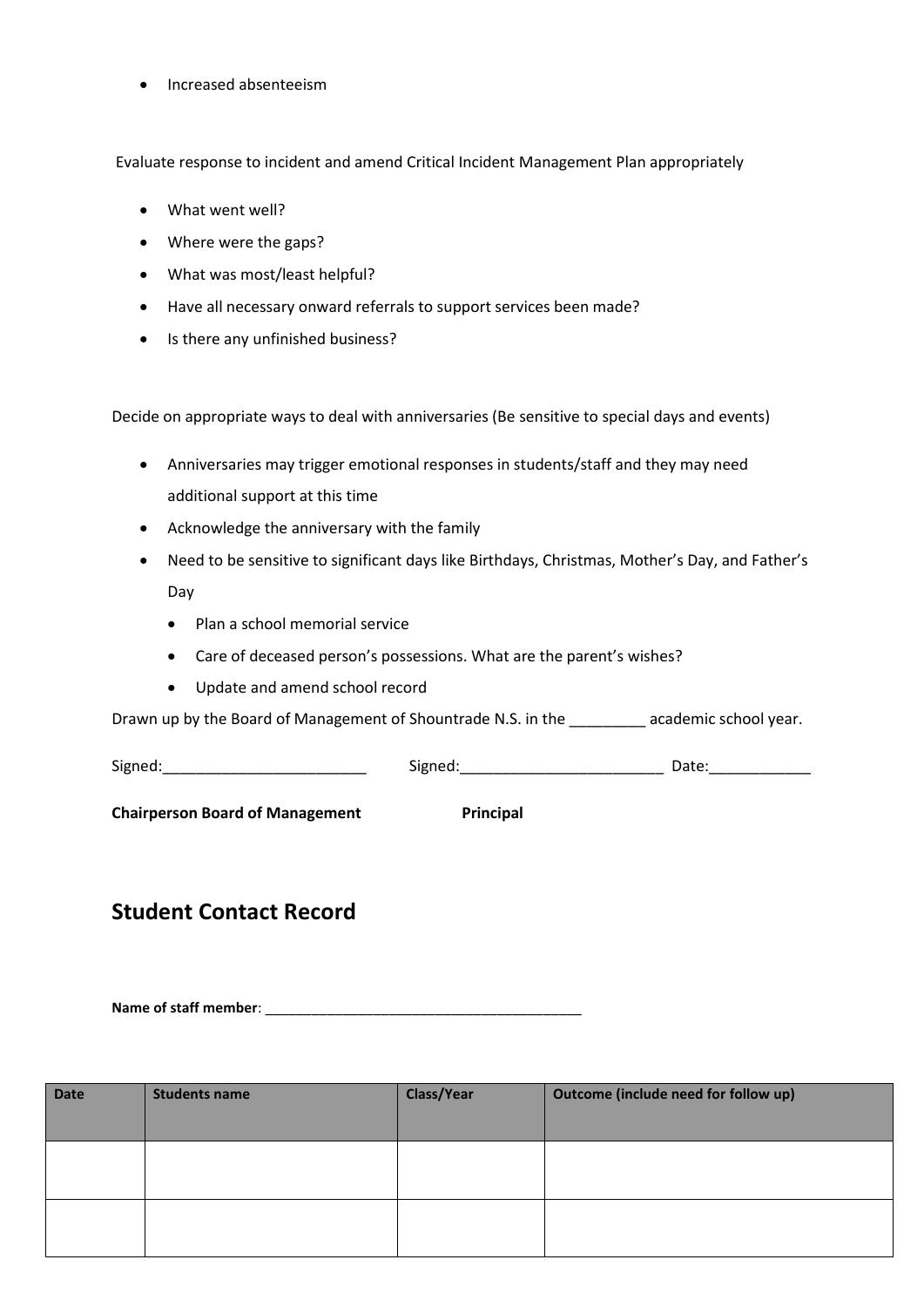#### **Consent Letter - Individual or Group Support Session**

Dear Parents/ Guardians;

You may already know that our teachers and staff have been providing support to our students following (specific reference to the incident).

Additional support is also being provided to our school by psychologist/s from the National Educational Psychological Service (NEPS).

The psychologist will be available, where necessary, to meet with individuals or with groups of students to help them during this difficult time.

The aim of such sessions will be to:

- Provide information about dealing with grief and loss in a healthy way
- Allow students the opportunity to express their thoughts and feelings in a safe environment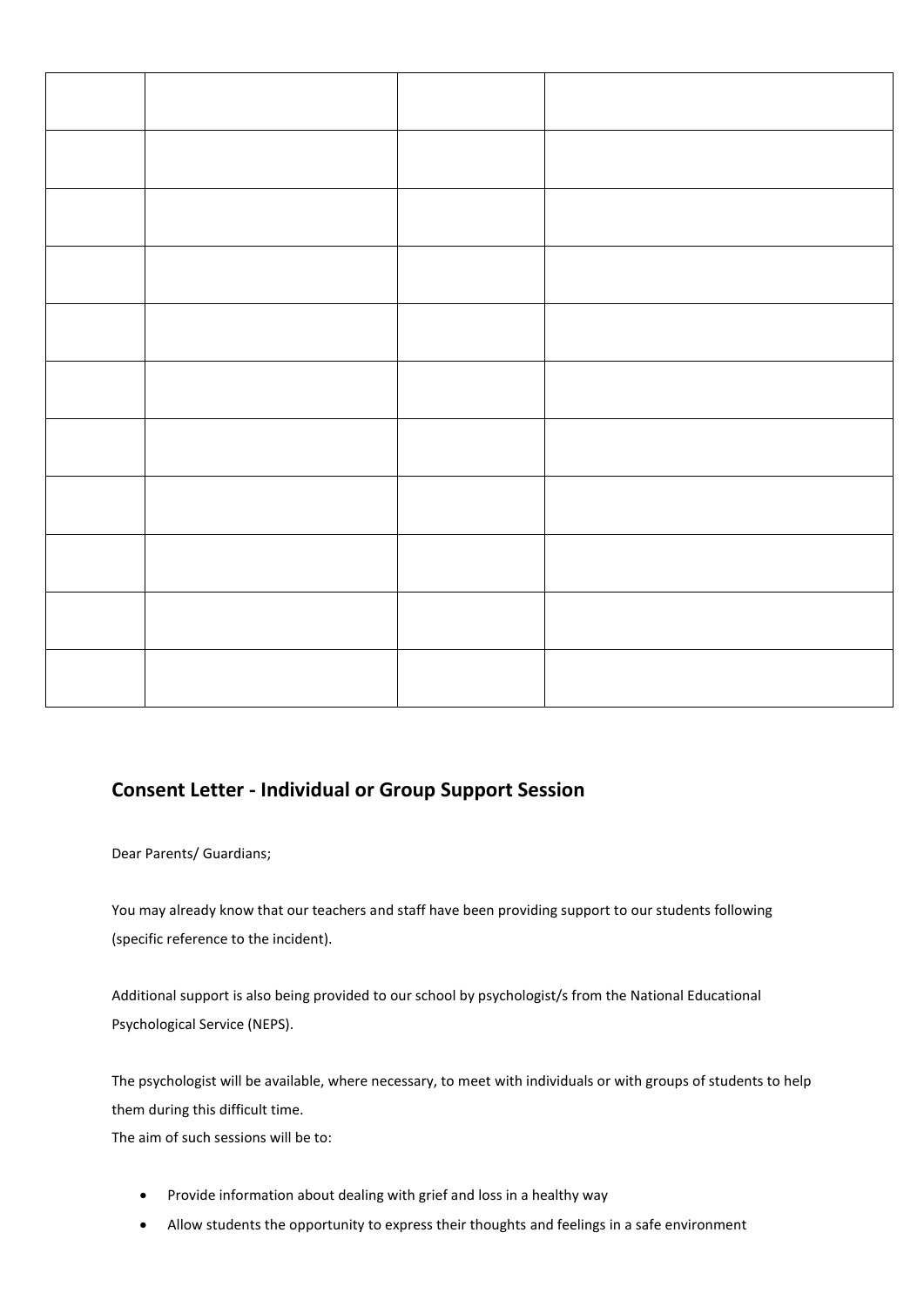- Allow students time to comfort and support each other, under the guidance of experienced staff from [Insert School Name]
- Help students resume their normal routines as soon as possible

If you would like for your child to participate in such a session and any follow-up meetings that might be scheduled, please give your consent by signing below.

You should return it to the school immediately. If you have any questions, please contact the Principal.

Yours Sincerely

\_\_\_\_\_\_\_\_\_\_\_\_\_\_\_ Alan Kilcoyne Principal [-](http://images.google.ie/imgres?imgurl=http://www.somerset.gov.uk/stcsymbols/STCsymbolswm/Scissors%25202.jpg&imgrefurl=http://www.somerset.gov.uk/stcsymbols/atoz.asp%3Fquery%3DS%26offset%3D48&usg=__dSWFvRQJLQyzysEfPa3DKLosstY=&h=133&w=133&sz=9&hl=en&start=4&tbnid=izfRal5RZHBhfM:&tbnh=92&tbnw=92&prev=/images%3Fq%3Dscissor%2Bsymbol%26gbv%3D2%26hl%3Den)------------------------------------------------------------------------------------------------------------------------------- I give my consent for \_\_\_\_\_\_\_\_\_\_\_\_\_\_\_\_\_\_\_\_\_\_\_\_\_\_\_\_\_to participate in a Group/Individual Session Parent or Legal Guardian: \_\_\_\_\_\_\_\_\_\_\_\_\_\_\_\_\_\_\_\_\_\_\_\_\_\_\_\_\_\_\_ Date: \_\_\_\_\_\_\_\_\_\_\_\_\_\_\_\_

#### **Advance Parental Agreement to Child Being Seen**

Dear Parent;

Shountrade N.S. has developed a plan for responding when a tragedy occurs.

When such an event happens, schools are offered psychologists from the National Educational Psychological Service (NEPS), an agency of the Department of Education and Science. If we feel it is necessary, we would like to be in a position to have your child seen by a psychologist who can offer advice and support.

Before any child is seen by a NEPS psychologist, parental consent is usually required. We will make every effort to obtain this. However, in the unlikely event of being unable to contact you, we are writing to seek your consent for your child to be seen by a member of NEPS as part of our schools immediate response. This is to allow us to support your child in the best way possible. Your child may be seen individually, in a small group or as part of a class group.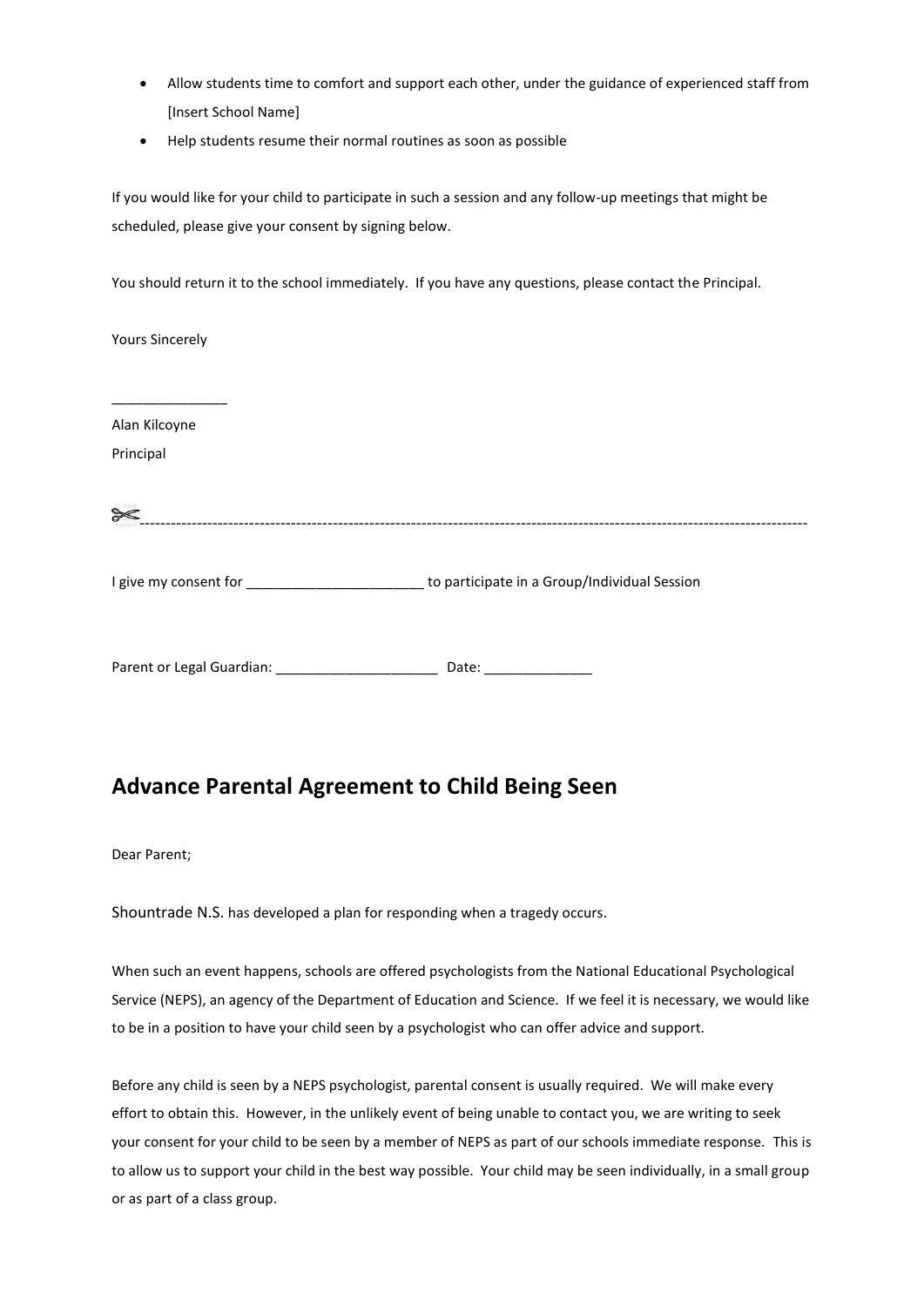If you wish to discuss this, please contact me at your convenience.

Yours Sincerely

\_\_\_\_\_\_\_\_\_\_\_\_\_\_\_\_\_\_

Alan Kilcoyne Principal

| $\approx$<br>u |  |  |  |  |
|----------------|--|--|--|--|
|                |  |  |  |  |

Please fill in the form below confirming that you have read this letter and stating whether **you wish** or **do not wish** to have your child seen by a NEPS psychologist. Please return to [Insert School Name].

 $\Box$  I wish to have  $\Box$  I wish to have

□ I do not wish to have \_\_\_\_\_\_\_\_\_\_\_\_\_\_\_\_\_\_\_\_seen by the NEPS Psychologist.

Parents/Guardian:

Date: \_\_\_\_\_\_\_\_\_\_\_\_\_\_\_\_\_\_\_\_\_\_\_\_\_\_\_

#### **Sudden Death/Accident Notification Letter**

#### Dear Parents

The school has experienced (the sudden death, accidental injury, etc.) of student(s). We are deeply saddened by the deaths/events.

*(Brief details of the incident, and in the event of a death, perhaps some remembrances of the person lost).*

Our thoughts are with (family name).

We have support structures in place to help your child cope with this tragedy. (Elaborate)

It is possible that your child may have some feelings and questions that she may like to discuss with you. It is important to give factual information that is appropriate to their age.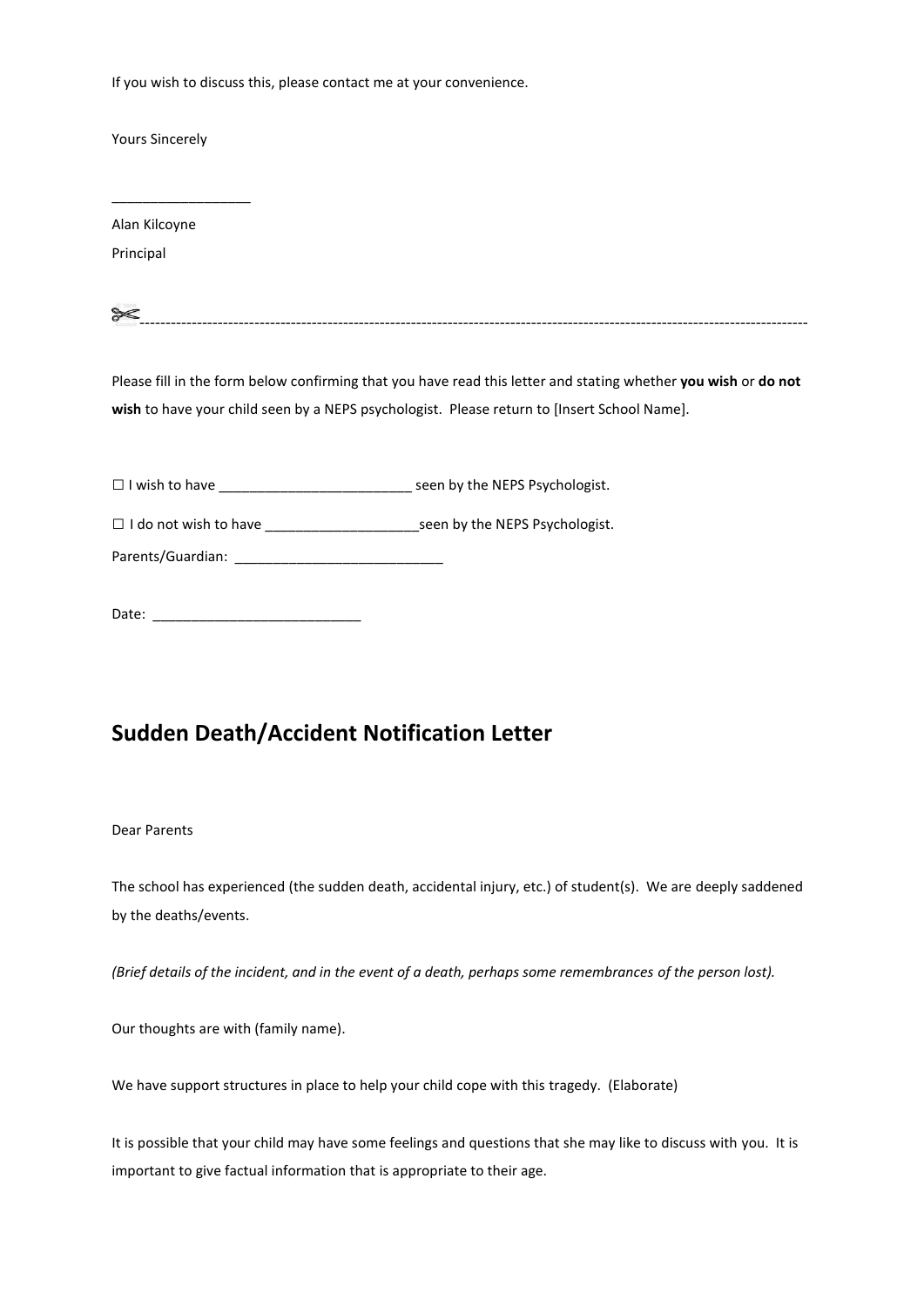You can help your child by taking time to listen and by encouraging them to express their feelings. All children are different and will express their feelings in different ways. It is not uncommon for children to have difficulty concentrating or to be tearful, anxious or irritable. They may become withdrawn, cry, complain of psychical aches and pains, have difficulty sleeping or have nightmares. Some may not want to eat. These are general short-term reactions. Over the course of the days to come, please keep an eye on your child and allow her to express her feelings without criticism.

Although classes will continue as usual, I anticipate that the next few days will be difficult for everyone.

(Optional) An information night for parents is planned for (date, time and place). At that time, further information about how to help children in grief will be given. We have enclosed some information which you may find useful in helping your child through this difficult time.

If you would like advice, you may contact the following people at the school - List.

Yours Sincerely

\_\_\_\_\_\_\_\_\_\_\_\_\_\_\_\_\_\_\_\_\_\_

Alan Kilcoyne Principal

# **Critical Incident**

# **Management Team**

*Team Leader:* **Alan Kilcoyne (Principal) and (DLP)**

*Garda Liaison:* **Sinéad Walsh**

*Staff Liaison:* **Pat O'Connell (Deputy Principal) and (DDLP)**

*Community Liaison:* **Andrea Fitzgerald**